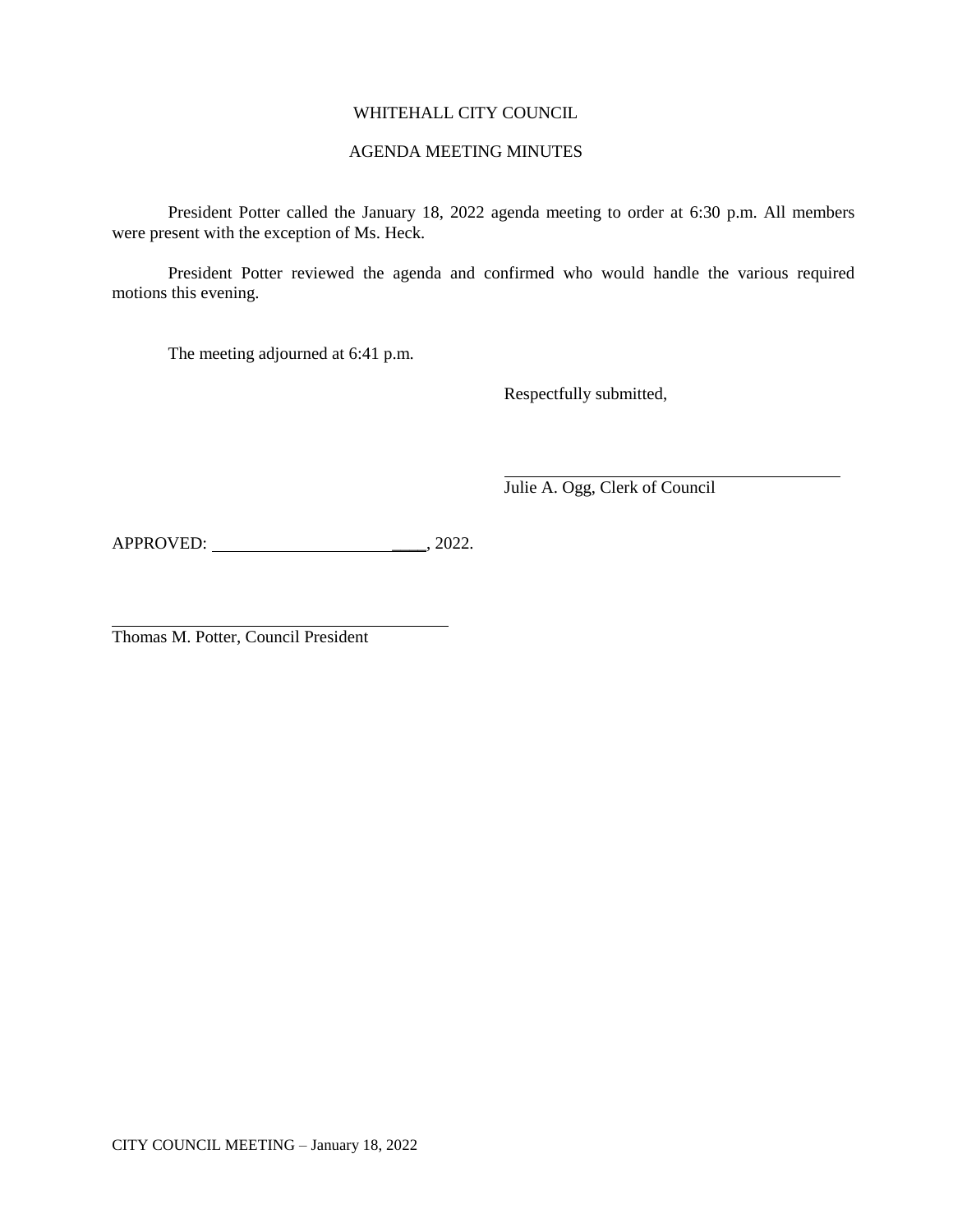### WHITEHALL CITY COUNCIL MEETING

### **MINUTES –** January 18, 2022

President Potter called the regular meeting of Whitehall City Council to order at 7:00 p.m. on Tuesday, January 18, 2022.

At President Potter's request, everyone rose for a moment of silence. Those assembled then recited the Pledge of Allegiance.

On roll call by the clerk, the following members of council were present:

Gerald Dixon Lori Elmore Karen Conison Wes Kantor Amy Smith Bob Bailey

Mr. Bailey moved to excuse the absent member and Mr. Kantor seconded the motion. There was no discussion. On a roll call vote, all members responded in the affirmative and Chairperson Heck was excused.

# APPROVAL OF MINUTES:

Ms. Conison moved to approve the January 04, 2022, agenda and regular meeting minutes. Mr. Kantor seconded the motion. There was no discussion. On a roll call vote, all members responded in the affirmative and the minutes were approved as submitted.

#### SPECIAL PRESENTATION:

Marcus J. Salter, QMHS, Housing Stability Specialist, Community Mediation Services of Central Ohio It is their goal to work with community partners to provide Housing Stability/Homeless Prevention assistance to aid in combatting the massive tide of evictions filed in Franklin County each year. CMS is a not for profit organization established oi 1989. They are currently celebrating over 30 years of service delivery in Central Ohio. The CMS mission is to prevent the harmful effects of unresolved conflict by providing and teaching state of-the-art dispute resolution strategies that empower disputants to create lasting resolutions to their conflicts while maintaining their critically important relationships. CMS agency services include mediation of tenant/landlord, family, neighborhood/workplace and other organizational disputes. They offer four to forty hour mediation and personal/professional conflict resolution courses. Since 2011, CMS has provided tenant/landlord dispute mediation services to approximately twelve hundred families with three thousand household members annually. Since 2013, they have provided two-hour eviction/housing stability workshops in the community for approximately nine hundred low income at risk annually. Currently, more than seventeen thousand court eviction summons are issued each year in Franklin County. Benefits of mediation range from helping tenants to understand the eviction process and related vocabulary help to develop very detailed settlement proposals for landlord's consideration and mediators can link tenants who are in court immediately to a representative that is onsite from Legal Aid and Franklin County Jobs and Family services. There are mediated agreement types such as pay to stay plan or the voluntary move out plan. Eighty-five percent of the time, tenants and landlords reach voluntary agreement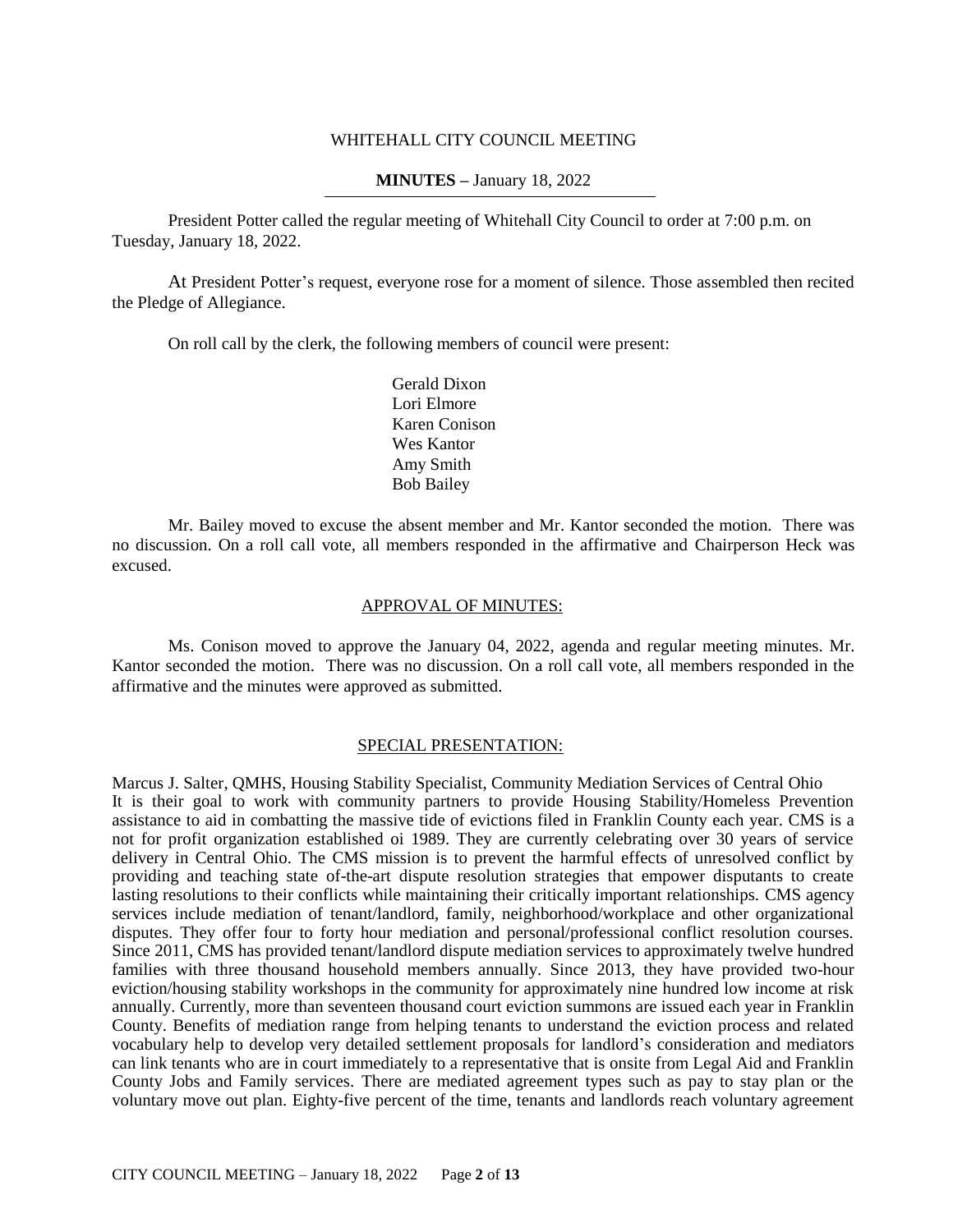to their eviction related conflict. For more information contact CMS at 614-228-7191, ext. 15 to speak with Mr. Salter or he can be reached by email at [Msalter@communitymediation.com.](mailto:Msalter@communitymediation.com)

Mr. Salter answered questions from Council at this time.

#### POLL PUBLIC:

Kevin Jones, Lofts at Norton Crossing, Whitehall, OH said he wanted to talk about the appointment of the Treasurers position from the City. Voting is the foundation stone of political action. Those were the words of Dr. King and as we celebrate his twenty-seventh National Day of Service yesterday, he is reminded of the fact that he stood for things like inclusion. In recent years, we have taken the idea of equity and embraced it, but we have forgot about the idea of inclusion. Inclusion is critical to be a part of the process of democracy and community. With the current vacancy in the administration for City Treasurer, he has one simple request, to be a part. There is no better opportunity for Whitehall residents to be civically engaged beyond (?). He is advocating on behalf of all the residents of Whitehall to be a part of the process, whether that is a public forum or a community town hall. It is important for them to be engaged and to be a part of what is going on in local government. He appreciates the opportunity to be there today.

#### STANDING COMMITTEE REPORTS:

Administration and Financial Management – Chairperson Bailey reported that the committee met last Tuesday and their minutes are on file. They will meet again next week, sometime after 6:30 p.m.

Community and Elder Advocacy – Chairperson Dixon reported that they met last Tuesday and their minutes are on file. They will meet again next week, sometime after 6:30 p.m.

Community Standards and Enforcement – Chairperson Smith reported that they met last Tuesday and their minutes are on file. They will meet again next week, sometime after 6:30 p.m.

Economic Development – Chairperson Kantor reported that they met last Tuesday and their minutes are on file. They will meet again next week, sometime after 6:30 p.m.

Infrastructure, Maintenance and Services – Chairperson Conison reported that they met last Tuesday and their minutes are on file. They will meet again next week, sometime after 6:30 p.m.

Public Safety – Chairperson Elmore reported that they met last Tuesday and their minutes are on file. They will meet again next week, sometime after 6:30 p.m.

Parks and Recreation – Chairperson Kantor reported that they met last Tuesday and their minutes are on file. They will meet again next week, sometime after 6:30 p.m.

## OFFICIALS' REPORTS

Mayor Kim Maggard – she asked for favorable consideration on Ordinance 127-2021, 128-2021 and 002-2022, 003-2022, 004-2022, as they have to do with union contracts. She would be remiss if she did not have the opportunity to say thank you to the Employees of the Year. These employees make Whitehall the great city that it is. They all care so much about how they do their job and how they interact with the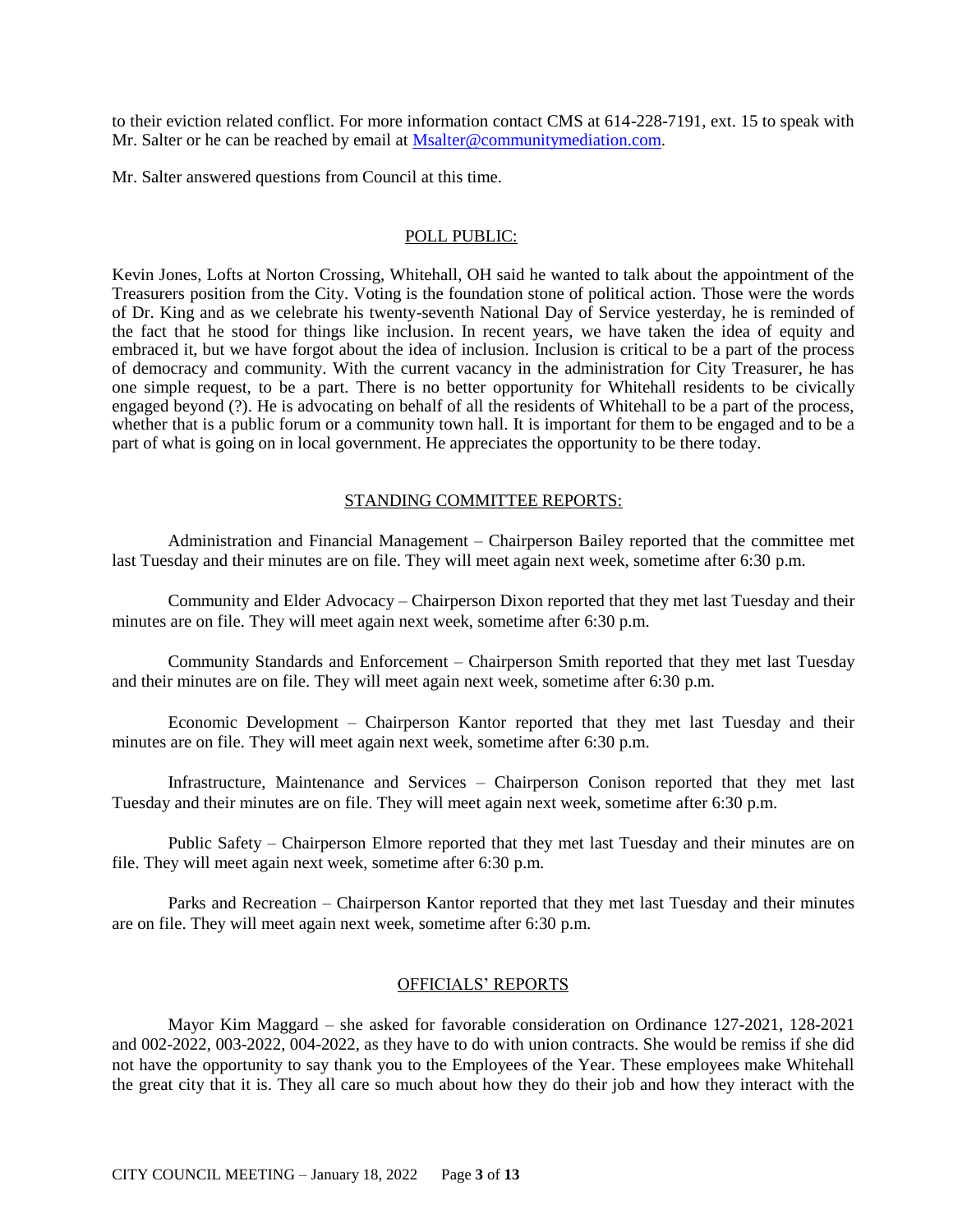public and with each other. Those are the reasons why they were chosen as Employee of the Year. Thank you so much to Casey Thomas, Chuck Thacker, Ben Leonard and Tanner Williams.

City Administrator Zach Woodruff – he had no official report. He echoed the Mayors sentiments congratulating all of the 2021 Employees of the Year.

City Attorney Michael Bivens – was not present.

City Auditor Steve Quincel – he had no official report. He asked for favorable consideration on Resolution 007-2022. He explained to the newest members of Council what a then and now certificate is.

Public Safety Director Van Gregg – he had no official report. He congratulated all of the Employees of the Year. He asked for favorable consideration on Resolution 001-2022.

Treasurer– vacant

President Potter – advised that the following Officials' Reports have been filed in the Council Office since the last meeting: The Mayor's Report to Council for December 2021.

## COMMUNICATIONS, PETITIONS AND CLAIMS:

- 1. Notice from the Ohio Division of Liquor Control for a new D1, D2 liquor permit for GOLDEN CAFÉ HOUSE LLC, DBA GOLDEN CAFÉ HOUSE, 200 A SOUTH HAMILTON ROAD, WHITEHALL, OH 43213.
- 2. Notice from the Ohio Division of Liquor Control for a new D5 liquor permit for TEE JAYES COUNTRY PLACE INC, DBA TEE JAYES COUNTRY PLACE, 350 SOUTH HAMILTON ROAD, WHITEHALL, OH 43213.
- 3. Notice from the Ohio Division of Liquor Control for a new C1 liquor permit for DOLGEN MIDWEST LLC, DBA DOLLAR GENERAL STORE 19263, 3866 EAST BROAD STREET, WHITEHALL, OH 43213.

Mr. Kantor moved to elect Mr. Bailey as President Pro Tempore for the term beginning in 2022 and Ms. Conison seconded the motion. There was no discussion. A roll call vote was taken and resulted, as follows: Dixon, yes; Elmore, yes; Conison, yes; Kantor, yes; Smith, yes; Bailey, Abstain. Mr. Bailey was elected President Pro Tempore.

President Potter thanked Mr. Bailey as he was invaluable this last term and he looks forward to his assistance with Council moving forward.

### . VERIFICATION OF COPIES:

President Potter requested a roll call on whether each member of council received a copy of each item of legislation listed on the agenda prior to the meeting, including any add-on legislation. On a roll call vote, all members responded in the affirmative.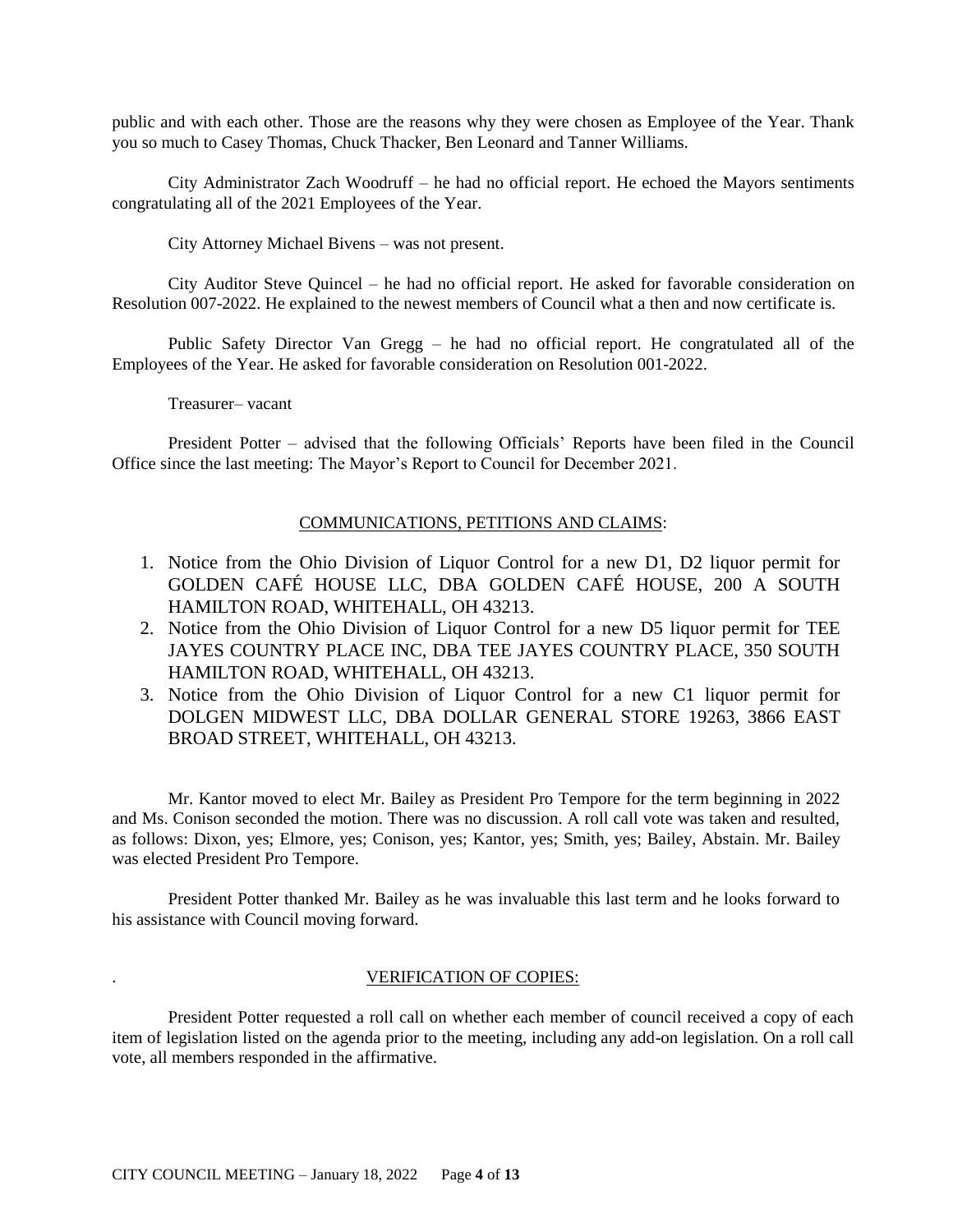The following Resolutions moved to the top of the list so the Employees of the Year and their families could leave after the presentation.

RESOLUTION NO. 002-2022 *was read by title only by President Potter:*

RECOGNIZING CASEY THOMAS AS THE 2021 ADMINISTRATIVE/SUPPORT EMPLOYEE OF THE YEAR AND AWARDING HER A ONE-TIME PAYMENT OF THREE HUNDRED FIFTY AND NO/100 DOLLARS (\$350.00) AS ADDITIONAL COMPENSATION AND DECLARING AN EMERGENCY.

Mr. Bailey introduced and moved to suspend the rules on Resolution No. 002-2022 and Ms. Conison seconded the motion. There was no discussion. On a roll call vote, all members voted in the affirmative and Resolution No. 002-2022 was suspended.

Mr. Bailey moved to adopt Resolution No. 002-2022 and Ms. Conison seconded the motion. There was no discussion. On a roll call vote, all members voted in the affirmative and Resolution No. 002-2022 was adopted.

City Administrator Zach Woodruff read and presented Casey Thomas with her Resolution for 2021 Employee of the Year. Casey's coworkers wrote accolades to her and Mr. Woodruff read some of them to her.

#### RESOLUTION NO. 003-2022 *was read by title only by President Potter:*

RECOGNIZING CHUCK THACKER AS THE 2021 LABOR /SERVICE EMPLOYEE OF THE YEAR AND AWARDING HIM A ONE-TIME PAYMENT OF THREE HUNDRED FIFTY AND NO/100 DOLLARS (\$350.00) AS ADDITIONAL COMPENSATION AND DECLARING AN EMERGENCY.

Ms. Conison introduced and moved to suspend the rules on Resolution No. 003-2022 and Mr. Kantor seconded the motion. There was no discussion. On a roll call vote, all members voted in the affirmative and Resolution No. 003-2022 was suspended.

Ms. Conison moved to adopt Resolution No. 003-2022 and Mr. Kantor seconded the motion. There was no discussion. On a roll call vote, all members voted in the affirmative and Resolution No. 003- 2022 was adopted.

Director Shannon Sorrell read and presented Chuck Thacker with his Resolution for 2021 Employee of the Year. Chuck graduated from Whitehall Yearling High School and everyone knows Chuck. It has been a pleasure to have him join their team and is willing to learn.

#### RESOLUTION NO. 004-2022 *was read by title only by President Potter:*

RECOGNIZING BEN LEONARD AS THE 2021 FIREFIGHTER/PARAMEDIC EMPLOYEE OF THE YEAR AND AWARDING HIM A ONE-TIME PAYMENT OF THREE HUNDRED FIFTY AND NO/100 DOLLARS (\$350.00) AS ADDITIONAL COMPENSATION AND DECLARING AN EMERGENCY.

Ms. Elmore introduced and moved to suspend the rules on Resolution No. 004-2022 and Mr. Bailey seconded the motion. There was no discussion. On a roll call vote, all members voted in the affirmative and Resolution No. 004-2022 was suspended.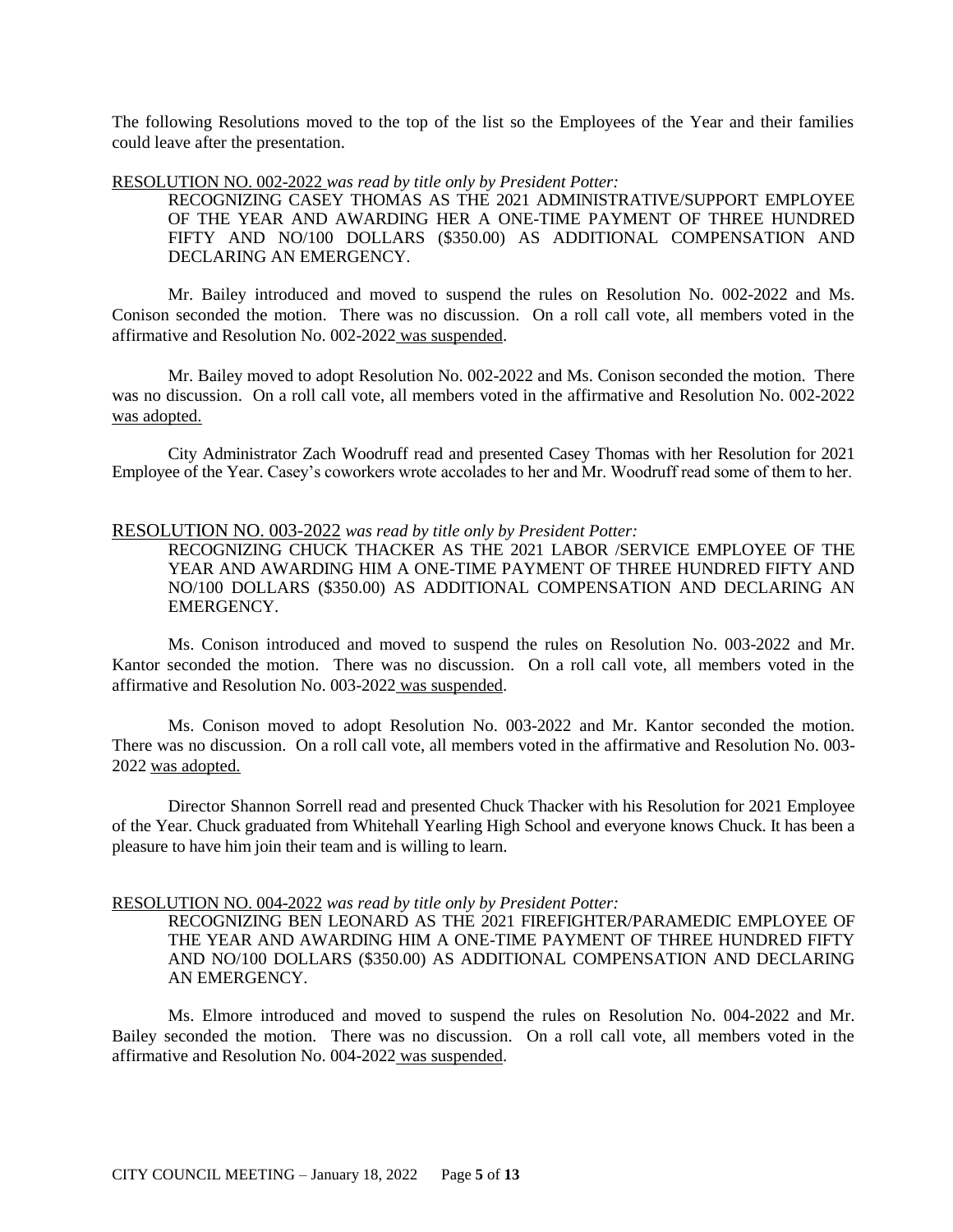Ms. Elmore moved to adopt Resolution No. 004-2022 and Mr. Bailey seconded the motion. There was no discussion. On a roll call vote, all members voted in the affirmative and Resolution No. 004-2022 was adopted.

Fire Chief Preston Moore read and presented Ben Leonard with his Resolution for 2021 Employee of the Year. He thanked Ben Leonard for being this type of employee and shared a couple stories with those in attendance.

#### RESOLUTION NO. 005-2022 *was read by title only by President Potter:*

RECOGNIZING TANNER WILLIAMS AS THE 2021 POLICE OFFICER EMPLOYEE OF THE YEAR AND AWARDING HIM A ONE-TIME PAYMENT OF THREE HUNDRED FIFTY AND NO/100 DOLLARS (\$350.00) AS ADDITIONAL COMPENSATION AND DECLARING AN EMERGENCY.

Ms. Elmore introduced and moved to suspend the rules on Resolution No. 005-2022 and Mr. Dixon seconded the motion. There was no discussion. On a roll call vote, all members voted in the affirmative and Resolution No. 005-2022 was suspended.

Ms. Elmore moved to adopt Resolution No. 005-2022 and Mr. Dixon seconded the motion. There was no discussion. On a roll call vote, all members voted in the affirmative and Resolution No. 005-2022 was adopted.

Police Chief Mike Crispen read and presented Tanner Williams with his Resolution for 2021 Employee of the Year. He said that Tanner once told him that his main goal from years ago, because of his experience with a DARE officer, it changed him and said all he wanted to do was become a School Resource Officer. He wanted to work with the kids and now he does. He is changing the lives of our future leaders in Whitehall.

#### THIRD READING:

ORDINANCE NO. 127-2021 *was read by title only by President Potter:*

AMENDING THE ZONING MAP ATTACHED TO CHAPTER 1122 OF THE 1970 CODIFIED ORDINANCES OF THE CITY OF WHITEHALL, OHIO AND AS SUBSEQUENTLY AMENDED, CHANGING THE ZONING ON PROPERTY LOCATED ON 3540 E. MAIN STREET, AND 739 & 721 MAPLEWOOD AVENUE, PARCEL NUMBERS 090-002122, 090- 001890, 090-003640, 090-001900, 090-002485, 090-003638, 090-008240 FROM R-3 RESIDENTIAL DISTRICT AND GENERAL COMMERCE DISTRICT (GCD) TO A-2 APARTMENT DISTRICT, PROPERTY OWNED BY MAMA COMPANY INC. AND DECLARING AN EMERGENCY.

Mr. Bailey introduce and moved to adopt Ordinance No. 127-2021 and Mr. Kantor seconded the motion. There was no discussion. On a roll call vote, Dixon, no; Elmore, yes; Conison, yes; Kantor, yes; Smith, yes; Bailey, yes. and Ordinance No. 127-2021 was adopted.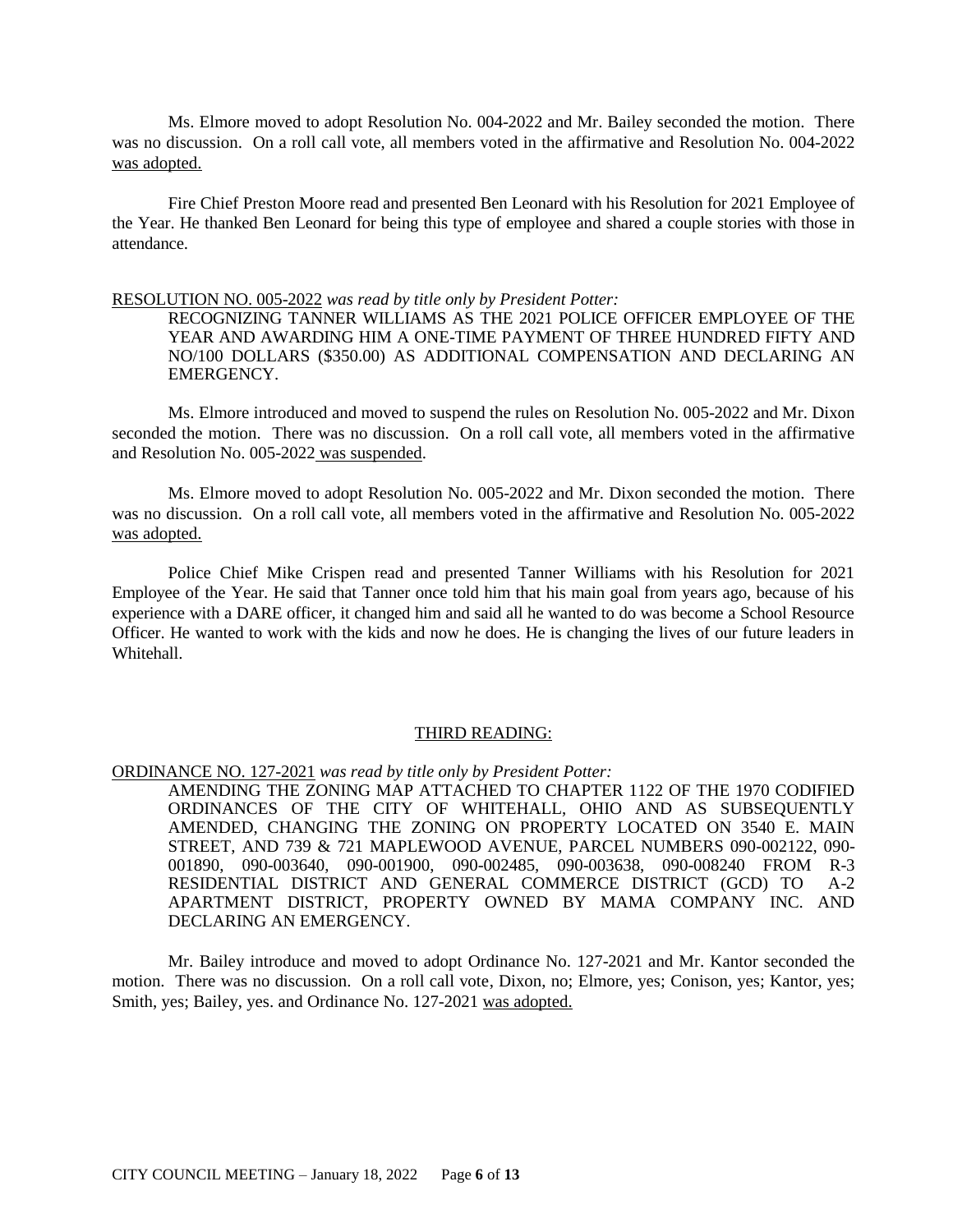#### ORDINANCE NO. 128-2021 *was read by title only by President Potter:*

AMENDING THE ZONING MAP ATTACHED TO CHAPTER 1122 OF THE 1970 CODIFIED ORDINANCES OF THE CITY OF WHITEHALL, OHIO AND AS SUBSEQUENTLY AMENDED, ALLOWING A SPECIAL PERMIT UNDER  $1123.06(c)(7)$  TO ALLOW AN APARTMENT DWELLING STRUCTURE CONTAINING MORE THAN TWELVE DWELLING UNITS ON THE PROPERTY LOCATED AT ON 3540 E. MAIN STREET, AND 739 & 721 MAPLEWOOD AVENUE, PARCEL NUMBERS 090-002122, 090-001890, 090- 003640, 090-001900, 090-002485, 090-003638, 090-008240, PROPERTY OWNED BY MAMA COMPANY INC. AND DECLARING AN EMERGENCY.

Mr. Bailey introduced and moved to adopt Ordinance No. 128-2021 and Mr. Dixon seconded the motion. There was no discussion. On a roll call vote, Dixon, no; Elmore, yes; Conison, yes; Kantor, yes; Smith, yes; Bailey, yes and Ordinance No. 128-2021 was adopted.

#### SECOND READING:

### THERE IS NO LEGISLATION FOR SECOND READING.

### FIRST READING:

ORDINANCE NO. 002-2022 *was read by title only by President Potter:*

AUTHORIZING AND APPROVING THE MAYOR TO SIGN A CONTRACT WITH THE FRATERNAL ORDER OF POLICE, CAPITAL CITY LODGE 9 FOR THE CONTRACT TERM JANUARY 1, 2021 TO DECEMBER 31, 2023 AND DECLARING AN EMERGENCY.

Mr. Kantor introduced and moved to suspend the rules on Ordinance No. 002-2022 and Ms. Conison seconded the motion. There was no discussion. On a roll call vote, all members voted in the affirmative and Ordinance No. 002-2022 was suspended.

Mr. Kantor moved to adopt Ordinance No. 002-2022 and Ms. Conison seconded the motion. There was no discussion. On a roll call vote, all members voted in the affirmative and Ordinance No. 002-2022 was adopted.

#### ORDINANCE NO. 003-2022 *was read by title only by President Potter:*

AUTHORIZING AND APPROVING THE MAYOR TO SIGN A CONTRACT WITH THE COMMUNICATIONS WORKERS OF AMERICA LOCAL NO. 4320 FOR THE CONTRACT TERM JANUARY 1, 2022 TO DECEMBER 31, 2024 AND DECLARING AN EMERGENCY.

Mr. Kantor introduced and moved to suspend the rules on Ordinance No. 003-2022 and Mr. Dixon seconded the motion. There was no discussion. On a roll call vote, all members voted in the affirmative and Ordinance No. 003-2022 was suspended.

Mr. Kantor moved to adopt Ordinance No. 003-2022 and Mr. Dixon seconded the motion. There was no discussion. On a roll call vote, all members voted in the affirmative and Ordinance No. 003-2022 was adopted.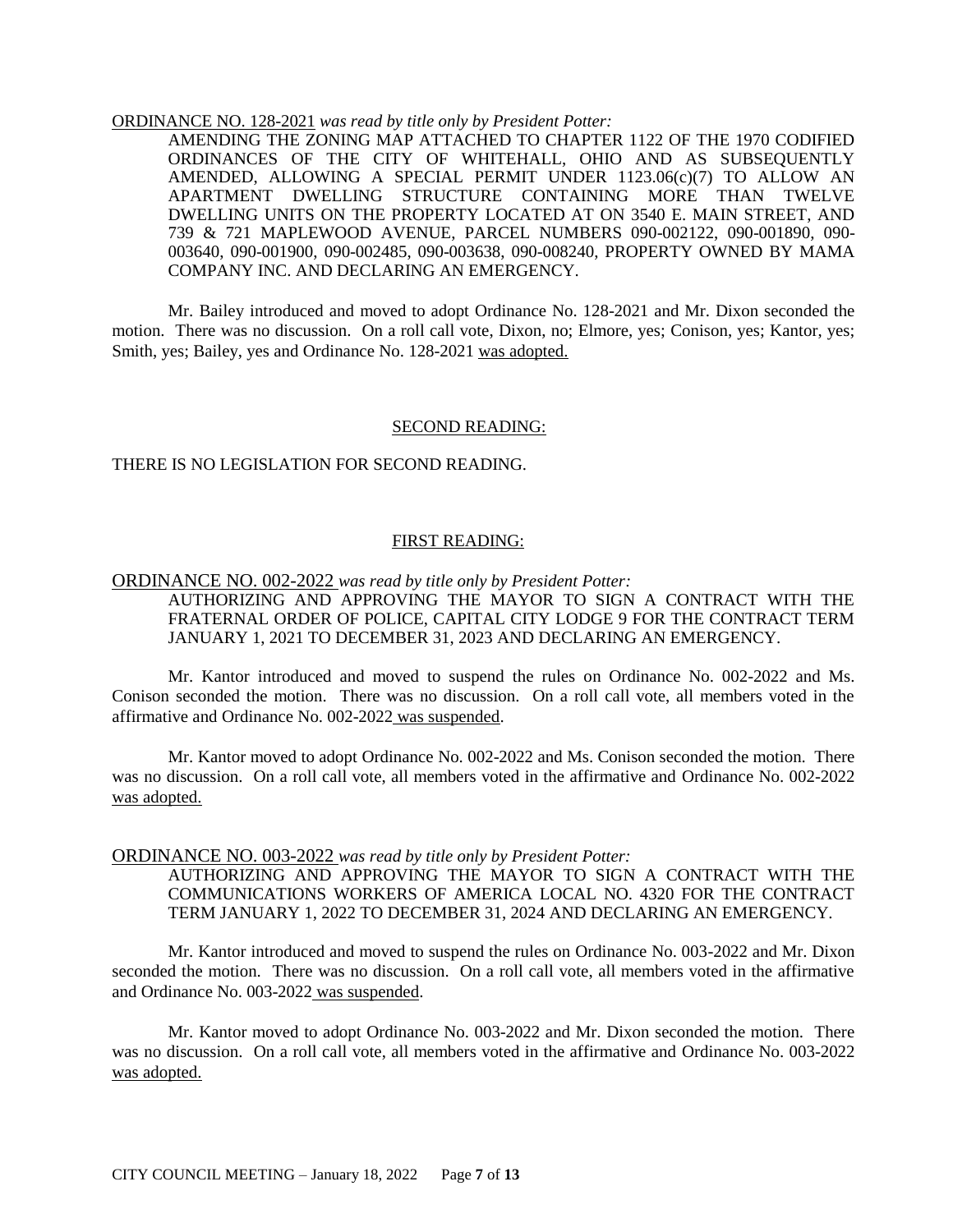### ORDINANCE NO. 004-2022 *was read by title only by President Potter:*

AUTHORIZING AND APPROVING AMENDING THE TABLE OF AUTHORIZED PERSONNEL 161.37(d) OF THE CODIFIED ORDINANCES TITLED SERVICE DEPARTMENT AND STREET EMPLOYEES AND DECLARING AN EMERGENCY.

Mr. Kantor introduced and moved to suspend the rules on Ordinance No. 004-2022 and Ms. Elmore seconded the motion. There was no discussion. On a roll call vote, all members voted in the affirmative and Ordinance No. 004-2022 was suspended.

Mr. Kantor moved to adopt Ordinance No. 004-2022 and Ms. Elmore seconded the motion. There was no discussion. On a roll call vote, all members voted in the affirmative and Ordinance No. 004-2022 was adopted.

#### RESOLUTION NO. 001-2022 *was read by title only by President Potter:*

A RESOLUTION DECLARING IT NECESSARY TO LEVY AN ADDITIONAL 2.83-MILL TAX LEVY FOR THE PURPOSE OF PROVIDING AND MAINTAINING MOTOR VEHICLES, COMMUNICATIONS, OTHER EQUIPMENT, BUILDINGS, AND SITES FOR SUCH BUILDINGS USED DIRECTLY IN THE OPERATION OF A POLICE DEPARTMENT, FOR THE PAYMENT OF SALARIES OF PERMANENT OR PART-TIME POLICE, COMMUNICATIONS, OR ADMINISTRATIVE PERSONNEL TO OPERATE THE SAME, INCLUDING THE PAYMENT OF ANY EMPLOYER CONTRIBUTIONS REQUIRED FOR SUCH PERSONNEL UNDER SECTION 145.48 OR 742.33 OF THE REVISED CODE, FOR THE PROVISION OF AMBULANCE OR EMERGENCY MEDICAL SERVICES OPERATED BY A POLICE DEPARTMENT, OR FOR THE PAYMENT OF OTHER RELATED COSTS; AND REQUESTING THE FRANKLIN COUNTY AUDITOR TO CERTIFY THE TOTAL CURRENT TAX VALUATION OF THE CITY AND THE DOLLAR AMOUNT OF REVENUE THAT WOULD BE GENERATED BY THAT ADDITIONAL LEVY, PURSUANT TO SECTIONS 5705.03 AND 5705.19(J) OF THE REVISED CODE, AND DECLARING AN EMERGENCY.

City Administrator Zach Woodruff said at this time, Deputy Director for Public Affairs Megan Myer and Police Chief Mike Crispen are going to give a presentation on Safer Whitehall Levy.

Director Meyer said it was good to be back after several months away. On the agenda, this evening is a resolution for your consideration. You would be initiating a process to put a property tax levy on the ballot for the May 3, 2022 election. For anyone watching on Facebook Live, the slides are on the City of Whitehall Facebook page. She gave an outline of the things they were going to chat about, such as Safer Whitehall Levy consideration timeline, the police budget and operational needs, the impact on residential property taxes and the public information campaign.

Main Objective: Increase public safety resources; Continue to improve outcomes Police station expansion and renovation, technology enhancements Addition of six new sworn officers Total Annual Cost; \$1.39 million Police Station; \$7 million Police Officers: \$900,000 (approx. \$150,000 in salary and benefits per officer) Proposed Funding Sources: General Obligation Bond: \$7 million (\$490,000 Annual Debt Service) Safer Whitehall Levy: \$790,000 (\$490,000 Debt Service, \$300,000 Officers) COPS Grant: \$675,000 Year 1, \$450,000 Year 2, \$225,000 Year 3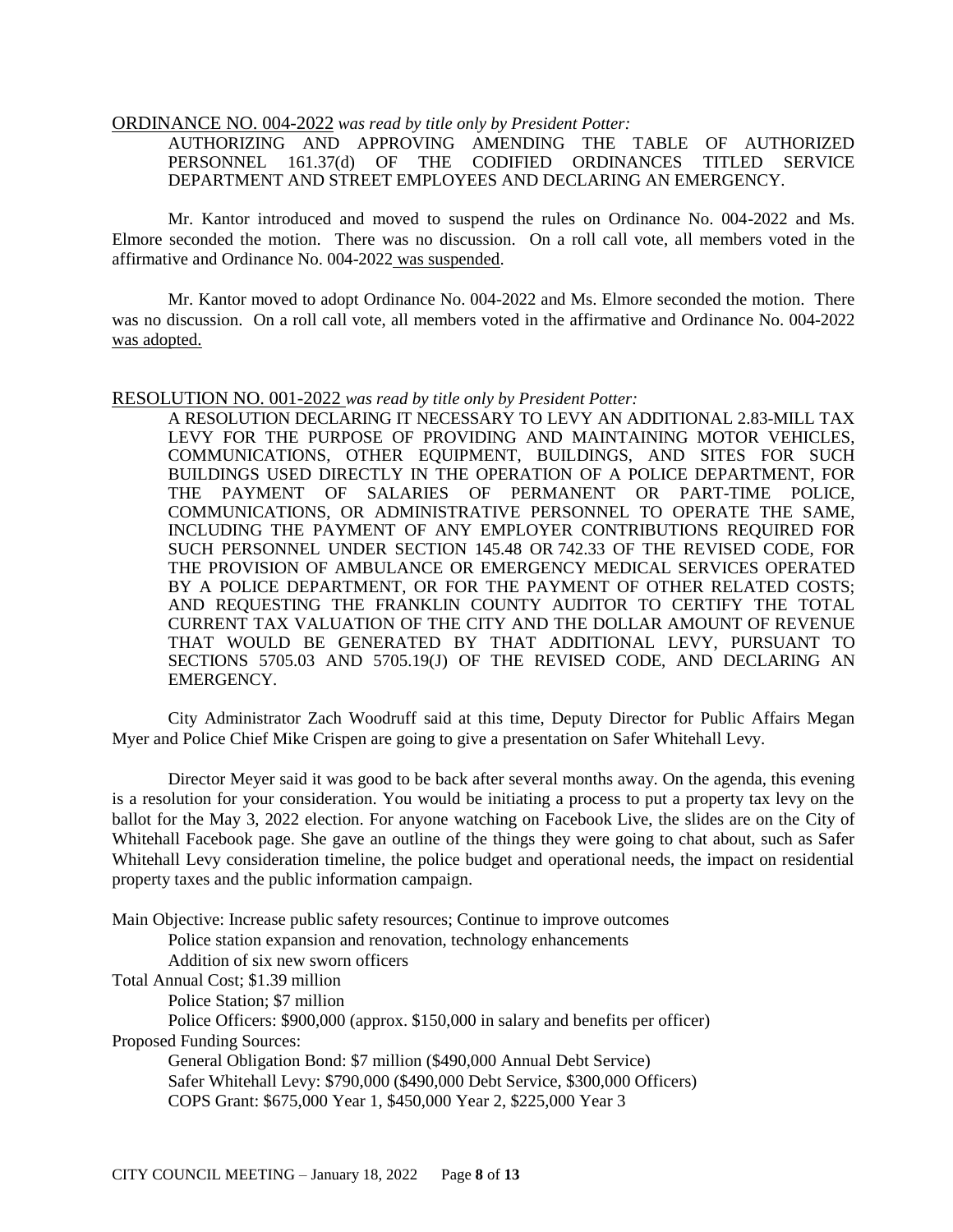General Fund: \$150,000 Year 2, \$375,000 Year 3, \$600,000 Year 4+

Chief Crispen said one of the things that is important that we are asking is the return on investment. He spoke on the return on investment that Council has already done for them.

2017 – 2020 Safer Whitehall Outcomes

- 35% Police Budget increase since beginning of Safer Whitehall Initiative (2017)
- 46% Police Budget increase since Mayor Maggard took office (2012)
- 23% of General Fund is dedicated to Police operations (not including benefits)
- 27% reduction in violent crimes
- 38% reduction in robberies
- 46% reduction in burglaries

Return on Investment

76% success rate in first year of Youth Diversion Program

7 participants in 2021 Whitehall Youth Citizens Police academy

12 Safer Whitehall Town Halls held since 2016

Future Operational Needs: Officers

48 Officers prior to Safer Whitehall Initiative

+ 6 Officers since 2016

+ 6 additional Officers needed

Director Meyer gave an overview of future operational needs and the example funding sources for six new Whitehall Police Officers (~\$150K each)

Chief Crispen gave an overview of the Future Operational Needs: Facilities

- Proposed 13,000 sq. ft. addition and 9000 sq. ft. renovation of existing Police Station on Yearling Road (last renovated in 2011)
- Project would include upgrades to the training room, firing range, dispatch center, reception area, administrative offices, fleet garage and property room.
- Proposal includes a return to centralized police, fire and emergency medical service dispatching in Whitehall.

The Safer Whitehall Levy is 2.822 mills beginning with tax year 2022. The cost per \$100,000.00 home price annually would be \$98.77 and seniors with the Homestead exemption would pay \$74.08 yearly. There will be a public information campaign for residents.

Director Meyer and Chief Crispen answered questions from Council at this time.

Mr. Bailey introduced and moved to suspend the rules on Resolution No. 001-2022 and Mr. Kantor seconded the motion. There was no discussion. On a roll call vote, all members voted in the affirmative and Resolution No. 001-2022 was suspended.

Mr. Bailey moved to adopt Resolution No. 001-2022 and Mr. Kantor seconded the motion. There was no discussion. On a roll call vote, all members voted in the affirmative and Resolution No. 001-2022 was adopted.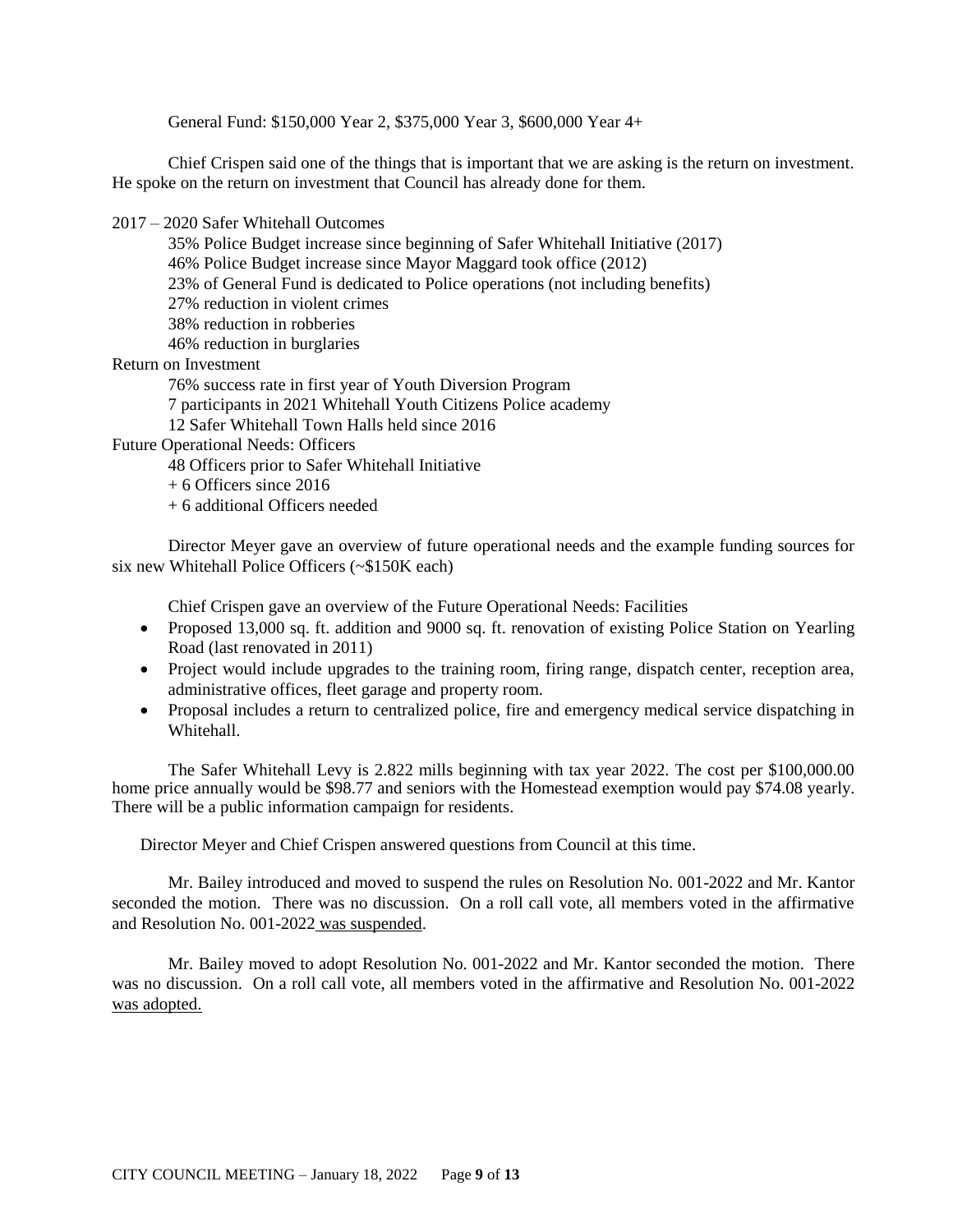## RESOLUTION NO. 006-2022 *was read by title only by President Potter:*

AUTHORIZING THE MAYOR TO ENTER INTO A COOPERATIVE AGREEMENT WITH LDG MULTIFAMILY, LLC AND DECLARING AND EMERGENCY.

Mr. Kantor introduced and moved to suspend the rules on Resolution No. 006-2022 and Ms. Smith seconded the motion. There was no discussion. On a roll call vote, all members voted in the affirmative and Resolution No. 006-2022 was suspended.

Mr. Kantor moved to adopt Resolution No. 006-2022 and Ms. Smith seconded the motion. There was no discussion. On a roll call vote, all members voted in the affirmative and Resolution No. 006-2022 was adopted.

#### RESOLUTION NO. 007-2022 *was read by title only by President Potter:*

RESOLVING TO APPROVE "THEN AND NOW" CERTIFICATES AND DECLARING AN EMERGENCY.

Mr. Bailey introduced and moved to suspend the rules on Resolution No. 007-2022 and Mr. Kantor seconded the motion. There was no discussion. On a roll call vote, all members voted in the affirmative and Resolution No. 007-2022 was suspended.

Mr. Bailey moved to adopt Resolution No. 007-2022 and Mr. Kantor seconded the motion. There was no discussion. On a roll call vote, all members voted in the affirmative and Resolution No. 007-2022 was adopted.

#### POLL PUBLIC:

Council Clerk Ogg read the following:

Jeff Thoburn 466 Maplewood Whitehall, OH

In 2002, Luke Skywalker's mom, Padme' said "To be angry is to be human."Now, 20 years later, and after learning that our right to vote on the Maplewood zoning issue that appeared on our ballots last November was a right that was null and void, it seems an anger exists within many Whitehall residents that I've connected with. And I believe that anger will be reinvigorated each time we residents look at a gargantuan sized Enclave planted as a city cornerstone at the entrance to the "woods of Whitehall". I also believe it's unlikely that a sense of anger will subside during the coming election cycle, if voter engagement and mobilization have any merit. Had some semblance of a logical build size for the MAMA property been conceived, then the resulting events, including the Supreme Court case, and these sour feelings, could no doubt have been avoided. No one that I've discussed this folly with is anti-density, but are instead only in agreement how dense the minds were that concocted the build size. If Clay Cooper was being factual when he announced at the library deflect-the-blame meeting that city planners envisioned a 5-story Enclave, and that WODA Cooper talked them down to 4 stories, then a slight tip of the hat to him, as he lies in wait with his LIE-TECH taxpayer-funded money source, raring to go on the Maplewood TIF plot. Ironically, it appears that those cautionary tales I read about TIF builds and property tax receipts and inflation are attributing to a 2.83-MILL need. I assume that's considered to be a small price to pay by the 31% of owneroccupants so they can exist in the caring hands of the masterplanners. Lastly, while Whitehall ain't New Albany is an understandable given, New Albany getting a chip manufacturer and Whitehall getting a fish n'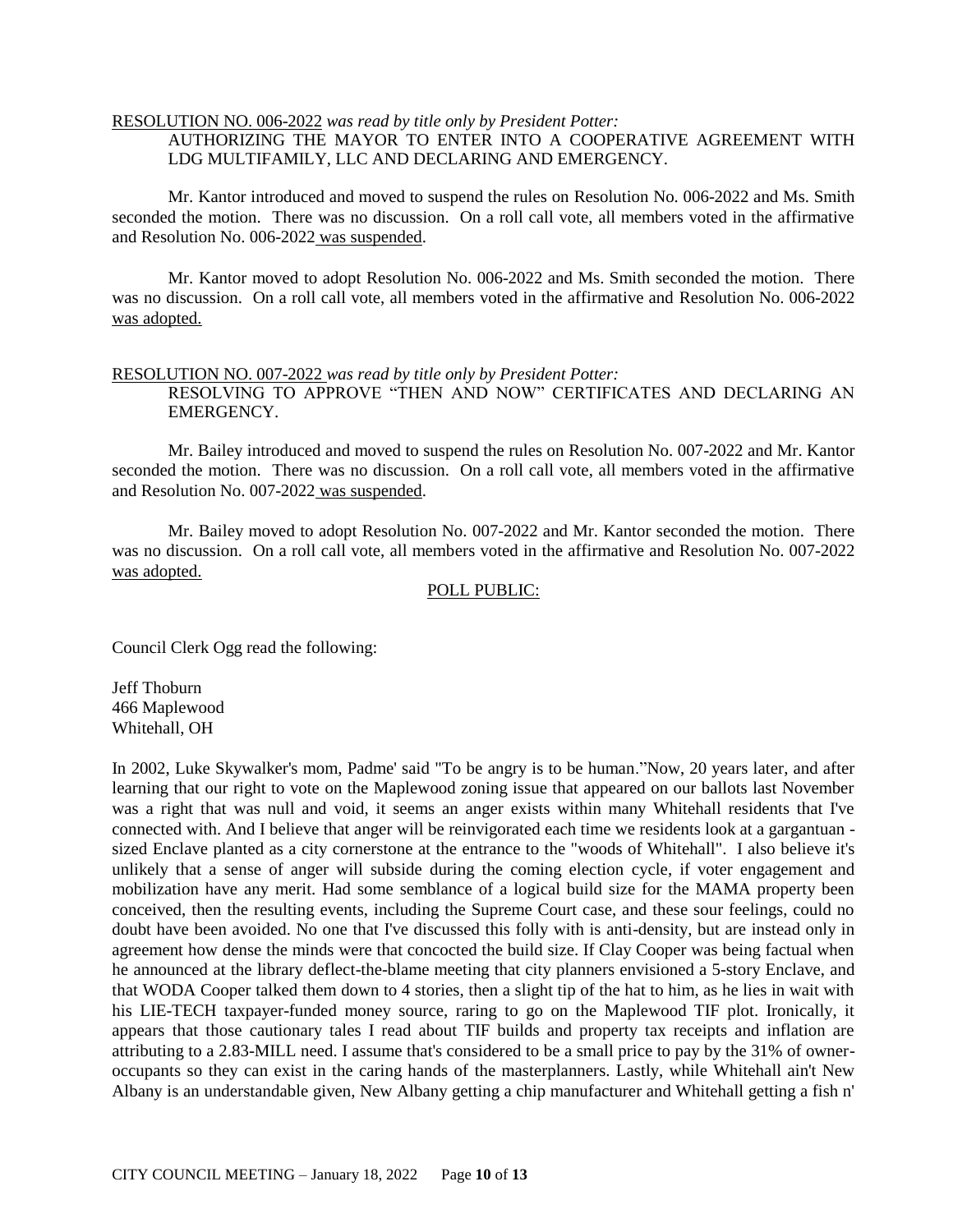chips crammed into a shopping center parking lot is a pricelessly comedic comparison I couldn't avoid. Thank you, and thanks DSCC.

Mike Shannon, 5166 Etna Road, Whitehall, OH said as he was at Council on another matter he was not aware that this was coming before Council this evening. He wanted to thank the leadership he sees before him for being proactive and addressing what is not only going on in our community but is going on in the state and the country with the men and woman in blue as they try to perform their duties. By sheer coincidence today is the thirty-ninth anniversary of his father, Joe Shannon's passing. His father was a Columbus Police Officer, his grandfather was a Columbus Police Officer, his great-grandfather was on the Mounted Calvary, and he is proud to say that he has a daughter in law enforcement. She actually served under the Chief in his previous lifetime. It is hard to put into words what it means to him personally but he cannot deviate one thing that is over riding in his mind and that is Terry McDowell. With his loss, there were a lot of positives and the Whitehall community has always helped their safety forces. They have held police and fire in highest regard. To memorialize Terry place in our history and at the same time making essential improvements to law enforcement with additional manpower and improved services. That building is archaic as is everything else in that building and it could be a state of the art law enforcement building. He wanted to commend them and thank them from the bottom of his heart and he must mention that his wife Jane is making him say the following. She has a real interest in the school board and is discussing with the chain of command there about resuscitating safety town. She thinks it is an important component to deal with what we are dealing with right now. By the time some of these kids get to junior high, it is too late. By the time some of these kids get to sixth grade, it is too late. By getting to them in kindergarten or first grade and letting them see that police and fire officials are real people, putting them through safety town, he thinks it is priceless. He is hopeful that the school board and the passage of this levy, that it may be enough to have safety town again. With that, he thanked Council for their indulgence and he thanks them on behalf of himself and his family.

Jackie Plank, 771 Robinwood Avenue, Whitehall, OH said she had a question about the levy. Being a real estate agent, herself and many people looked up their property value on Zillow and she could sell today for two-twenty. She wanted to clarify and ask the question, is it market value or is it the taxable value she pays based on her property taxes. Just to clear that up for everyone. She is sure it is on their minds.

Mr. Woodruff said Mr. President, if I could just answer that very quickly.

President Potter said Poll Public is not a conversation time but the question is very good so he will allow it and he thinks it should be answered.

Mr. Woodruff said it is actually based on the value of your home, based on what the Franklin County Auditor is worth, not what a real estate agent believes you could sell it for.

# COMMUNITY DATE BOARD:

There was nothing for community date board.

## POLL COUNCIL: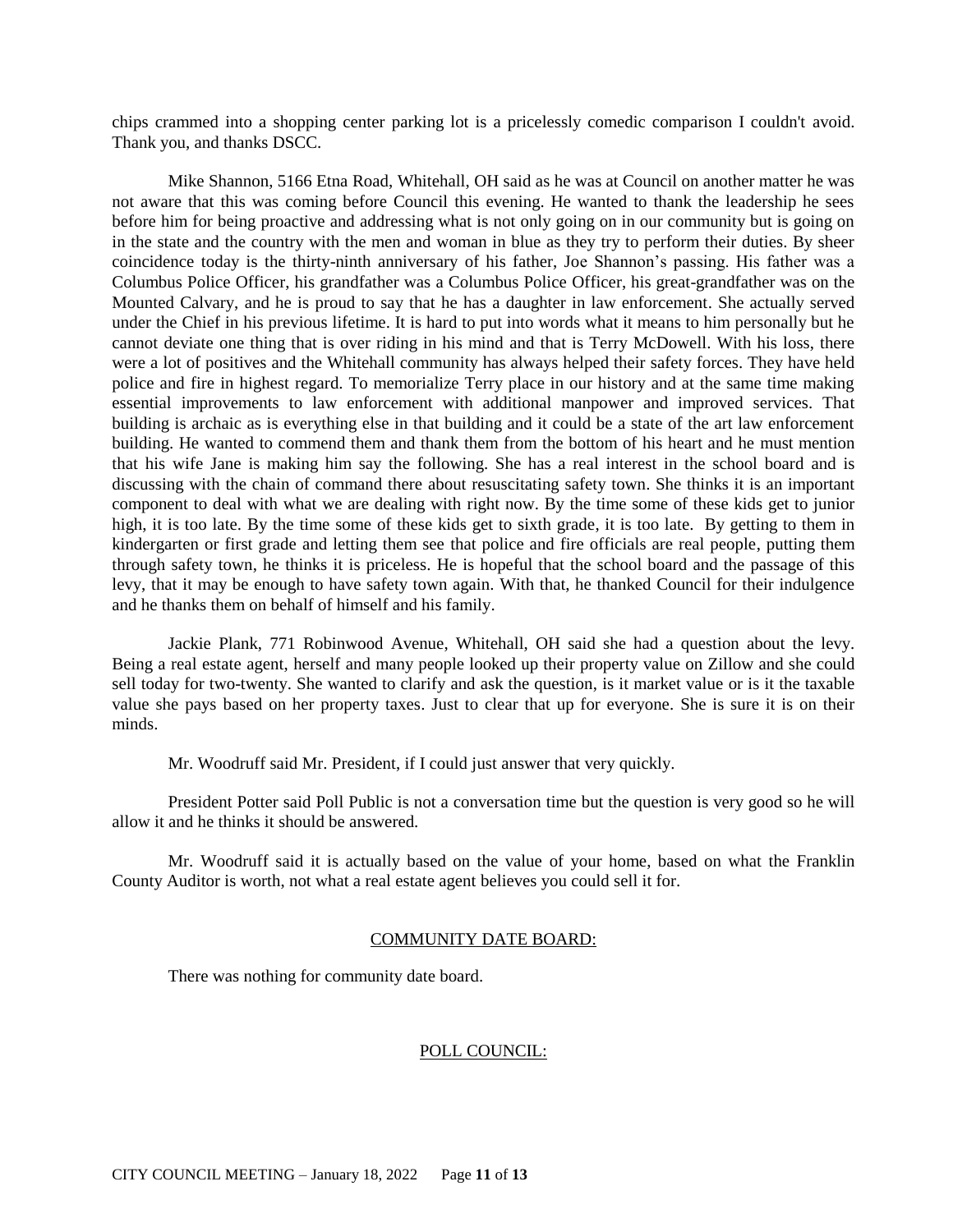Chairperson Dixon said after last week's meeting he had a meeting with Mr. Woodruff and the Mayor and he has stated very vocally his concerns about the budget, the levy and so forth. They were very helpful and gave him a lot of information and he thanks them for that. He still have some feelings about all of that and he has asked the Mayor to meet with him, post this meeting to go over those things. They have a few months to think about things, in terms of the tax levy and so forth. He does want to say when he was campaigning that one of his bullet points was that he is one-hundred percent for law enforcement and he wrote with justice. That is how he feels about it. He has spoken with Chief Crispen and his stack of calls to the Whitehall Police department is possibly very thick because as a neighborhood person that does a neighborhood watches thing, he calls in when things are going wrong in the neighborhood. From this point on until May, the community here and of course Facebook and beyond, have a lot to discuss and he hopes it is robust and productive. He thanked Mr. Salter for his presentation, congratulation on the birth of her son and the Chief's for their presentations. He congratulated all of the Employees of the Year and the Poll Public folks. He said whenever you could mention Terry McDowell's name; it is a good thing. He thanked Mr. Jones for his words about inclusion and the gentleman named Jeff. He seems to be very intelligent and he likens him to Mark Twain. He has a very sharp sense of humor and he appreciates that. He spoke with Shannon Warner and with his committee; he has scheduled a meeting for next week to talk about the senior center and other things. He looks forward to that. He thanked everyone for joining them tonight, in house and on Facebook tonight.

Chairperson Elmore said she feels this was a very good council meeting, very informative and good questions. She thanked everyone for their Poll Public and for the things, they add to Council help them in the decisions they make. She congratulated all the Employees of the Year. When you have employees who rise about the occasion, they do need to be recognized and she is a big proponent for recognizing good work and good employees. It does not go un-noticed. She thanked Marcus Salter for his presentation. He has been a friend of hers since the 80's. She wanted to speak to an observance of Dr. Martin Luther King Day that many people observe. Often times, Dr. Martin Luther King is remembered as, I have a dream. He was more than just a dreamer. He was an activist and he was a fighter. During this time, we are really struggling with, as a country, with voting rights. It was three years ago that the Supreme Court rendered a decision regarding Brown vs the Board of Education, which was the racial segregation of public schools being unconstitutional. It was simple, eloquent, unequivocal language, a decision for all men of good will. The decision has not gone without opposition and risen to honest proportion. States have opened up in defiance, even more; all types of conniving methods are still being to prevent Negros (Dr. Martin Luther King's words) from becoming registered voters. The denial of the sacred right is a tragic betrayal of the highest mandates of our democratic tradition. Dr. King exhorted the President at the time, Dwight Eisenhower and members of Congress, to ensure voting rights for all people. Some of the other speeches talked about the benefits of giving them the right to vote and what it would do. He was a fighter for justice. Just to remember the legacy of Dr. Martin Luther King, he was civil right advocate who fought for voting rights, which is an issue that is still being fought today. The speech he gave was in 1957. We are in 2022 and still looking for the passage of voting rights. Although there is a dream had, until our feet are put to the fire and continue to pursue the issues of justice, social just and peace, they will still be back in 1957. When it is said, do not let the dream die, it is for everyone. Do not let a dream die but continue to fight so that the legacy is fulfilled of what Dr. Martin Luther King had done in the first place. Stay strong and courageous, calm yet positive, work passionately and un-relentlessly and not loose heart because it is easy to lose heart with all of this, or become bitter but to meet hate with love, love your enemies, forgive those who speak of evil, or in unbecoming ways. Last but not least, love conquers hate and keep moving because the struggle continues.

Chairperson Conison thanked everyone for coming and those viewing from home. She congratulated the Employees of the Year. What Ms. Elmore said hit hard. Today she took care of a racial discrimination investigation at work. As a person who works in Human Resources, she listen to all sides and does not show a lot of emotion when you are hearing things. It does hit hard. There is no room for hate. They do not want people who act that way and if she can say something to the Whitehall community is love thy neighbor, show them respect, and see if you can help them and thank you for viewing.